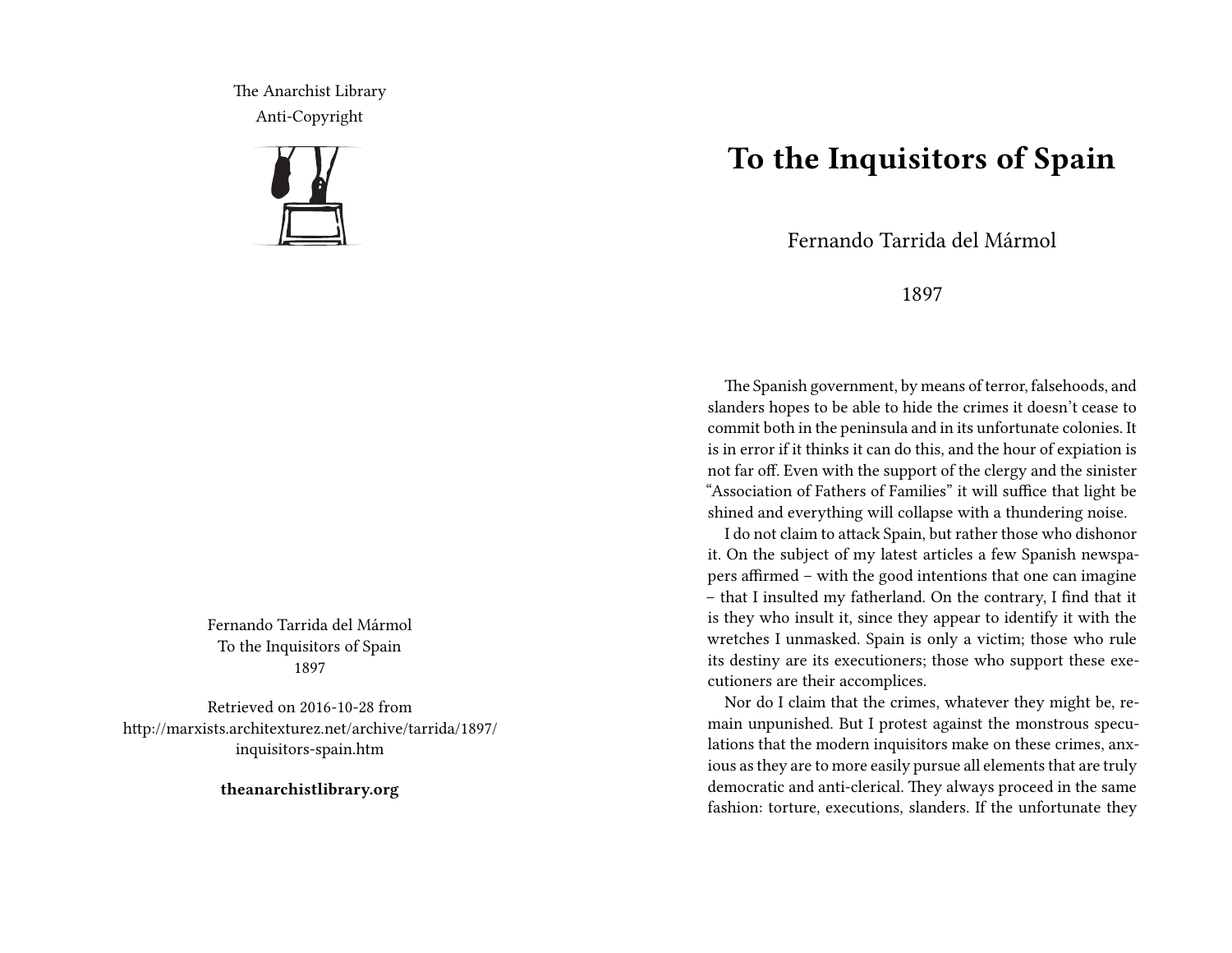want to destroy lives in Cuba he is a "filibuster;" if it's on the peninsula he's an anarchist; if it's in the Philippines he's a Free-Mason. I, for example, have been graced with all three names. It must be noted that though it is true I am Cuban I am not a filibuster; I am an autonomist, but not anarchist; free-thinker but not Free-Mason since, despite my sympathy for Free-Masonry I have never belonged to any lodge. As for the means they use, it must be admitted that these people doubt nothing, but it must also be recognized that their intelligence is quite poor and that they are only inventive in imagining new tortures. After the pitiful invention of the so-called letter that I spoke of in my article of October 15, they have now invented another letter, according to which I counseled the crime. It's pointless to say that I never wrote such a monstrosity. But I won't go to Barcelona to prove this: they have means too special there of making you declare all they want, and M. Portas would be too happy to keep the promise that he made to make me suffer the tortures I spoke of so that, as he said, I could complain again, but this time with reason. But outside of Spain there are experts who are not Montforts and it wouldn't cost me much, at the right time and place, to demand reason for such an infamy. Messieurs of the Inquisition, you are used to fabricating falsifications, and this has never had any evil consequences for you. By mans of these falsifications you have the pretense of surprising the good faith of a foreign government, and this has more serious consequences. In any event, this won't get you anywhere. You want to prevent me from speaking out, but I have only just begun. In order to speak at my ease I first left Spain and then France. I'll leave Europe if I must but **I WILL SPEAK.** You have force and falsehoods to defend the most revolting monstrosities. I have reason and truth to defend your victims. You have given me the *beau role,* and I thank you for this. One could laugh at your blunders, but the memory of organs crushed, of flesh burnt, of nails torn-out nails, of lips slit removes any desire to do so.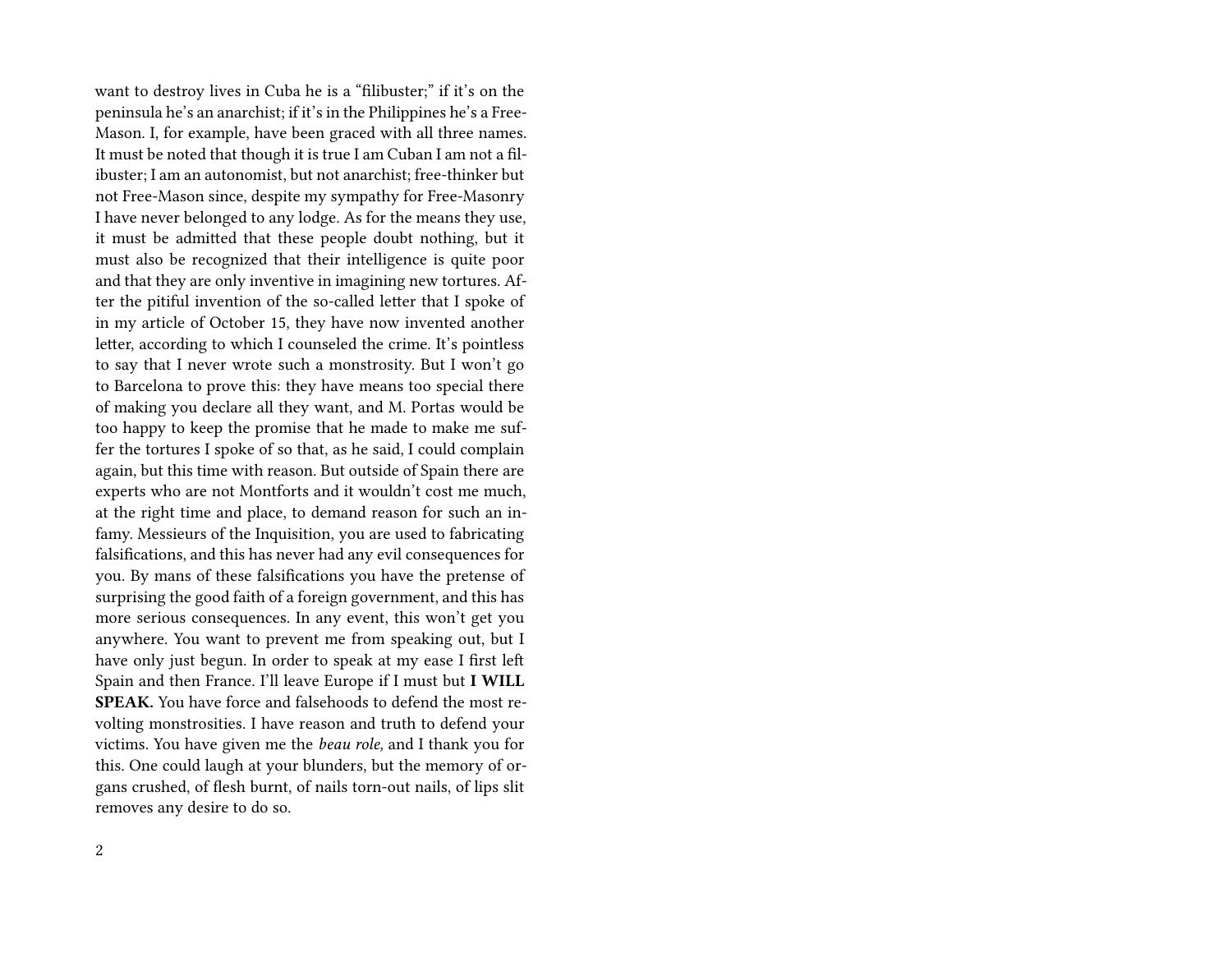other day, as well as that of Ardiaca. We have all the time in the world, and it won't hurt you to wait. As I said, I am only beginning.

F. TARRIDA DEL MARMOL Portsmouth, January 25, 1897

I won't go into the details that are already known to all and that don't honor you. In any event, I will have the occasion to give full details and documents in a book I am currently writing and whose text I will soon send to Paris. To which publisher? That's none of your affair and you will know this only too well when the revelatory book will have appeared.

Though the unfortunate innocents have only called for the light that is not refused the guilty, despite the protests accompanied by convincing proofs that I am in the process of collecting in order to offer you them as a bouquet, despite the sensation produced by the first revelations of *La Revue Blanche*, revelations that have found an echo among so many writers of heart and talent: Severine, Paule Minck, Rochefort, Clemenceau, Faure, Malato, Pi Margall and so many others, despite the indignant demonstrations that have taken place virtually everywhere, notably in France and Holland, you have covered your deeds in a mantle of silence. But everyone today knows that you have resurrected the reign of the Inquisition and you were not able to justify yourselves in the eyes of Spain and the civilized world. You chose to judge the trial *in camera*: you couldn't do otherwise.

Your shadowy proceedings, your lies, the care you show in only allowing the press to publish official accounts have prevented nothing. The press was forced to admit it: the principal accused declared before the military tribunal that their confessions were torn from them through use of atrocious procedures. But this didn't stop you for one instant, no more than did the indignant protests of the defenders, nor the provocations that these latter threw at the accusers. No more than did the suicide of the honorable Captain Morales, who preferred to kill himself rather than survive such iniquities.

You chose your victims by chance; having no choice, you fabricated a tissue of lies so clumsy that they only prove that your ferocity is only equaled by your stupidity. I know something about this myself. According to information furnished in a well